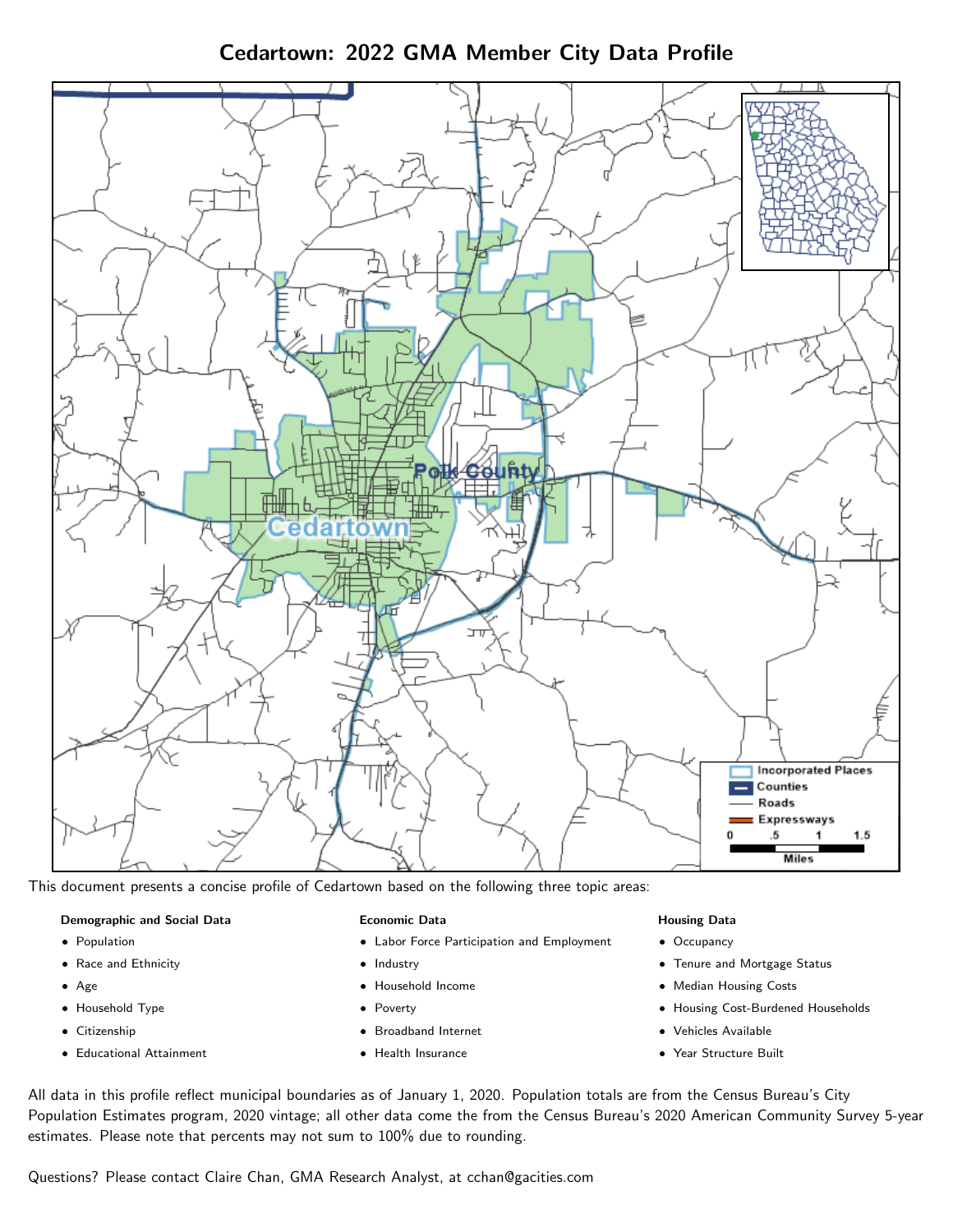# Cedartown: Demographic and Social





**Citizenship** 



Source: American Community Survey, 2020 5-year estimates, table B05002 Source: American Community Survey, 2020 5-year estimates, table B15002

Race and Ethnicity



Source: U.S. Census Bureau, City Population Estimates, 2020 vintage Source: American Community Survey, 2020 5-year estimates, table B03002

## Household Type



Source: American Community Survey, 2020 5-year estimates, table B01001 Source: American Community Survey, 2020 5-year estimates, table B11001

## Educational Attainment



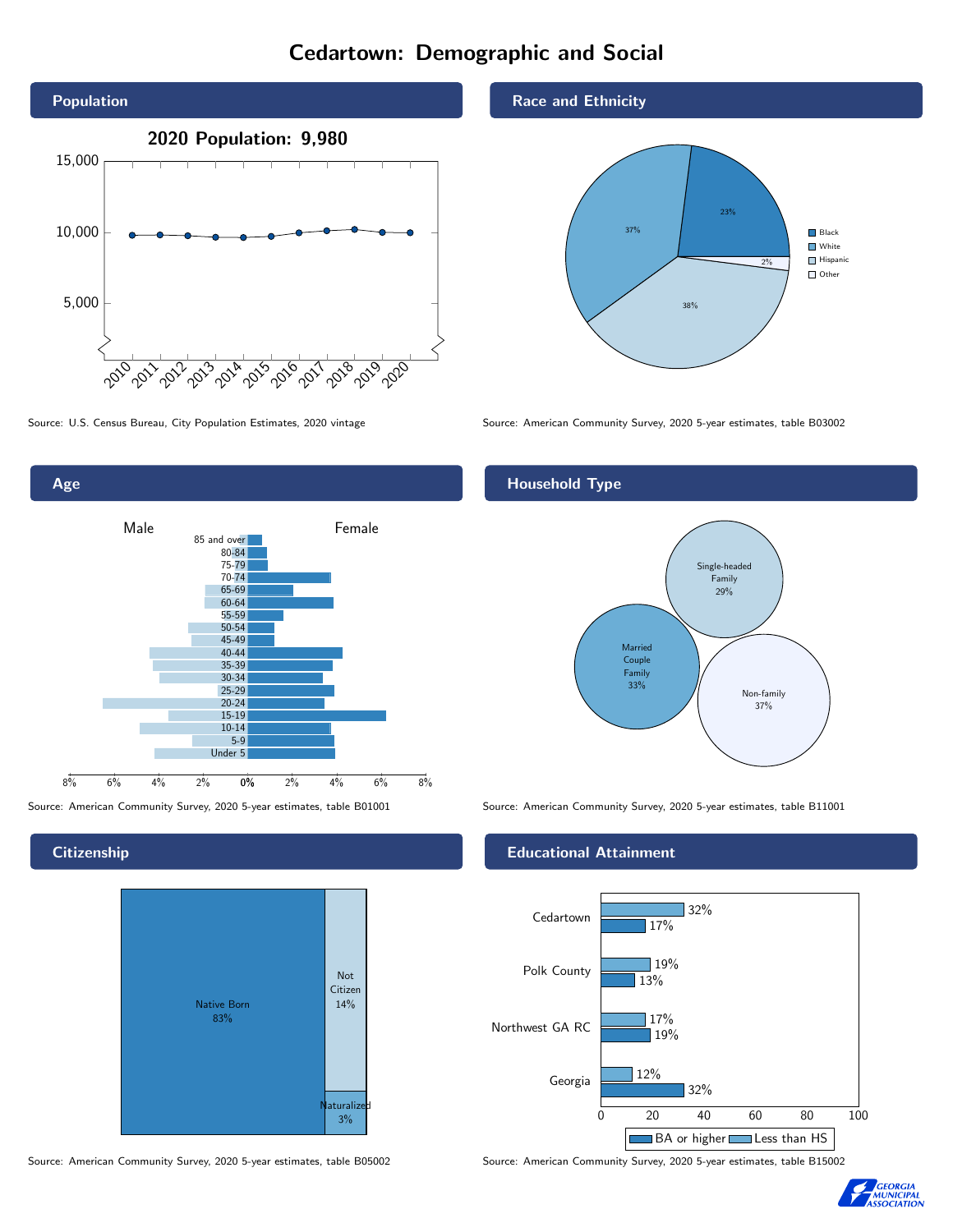# Cedartown: Economic



Source: American Community Survey, 2020 5-year estimates, table B23001 Note: Unemployment rate is based upon the civilian labor force.

## Industry

| Agriculture, forestry, fishing and hunting, and mining      | $0\%$ |
|-------------------------------------------------------------|-------|
| Construction                                                | 10%   |
| Manufacturing                                               | 28%   |
| <b>Wholesale Trade</b>                                      | $1\%$ |
| Retail Trade                                                | 11%   |
| Transportation and warehousing, and utilities               | 2%    |
| Information                                                 | $2\%$ |
| Finance and insurance, real estate, rental, leasing         | 3%    |
| Professional, scientific, mgt, administrative, waste mgt    | 16%   |
| Educational services, and health care and social assistance | 7%    |
| Arts, entertainment, recreation, accommodation, food        | 8%    |
| service                                                     |       |
| Other services, except public administration                | 8%    |
| Public administration                                       | 2%    |

Source: American Community Survey, 2020 5-year estimates, table C24030



Source: American Community Survey, 2020 5-year estimates, tables B19013 and B19025 Source: American Community Survey, 2020 5-year estimates, table B17010



Poverty



## Health Insurance



Source: American Community Survey, 2020 5-year estimates, table B28002 Source: American Community Survey, 2020 5-year estimates, table B18135